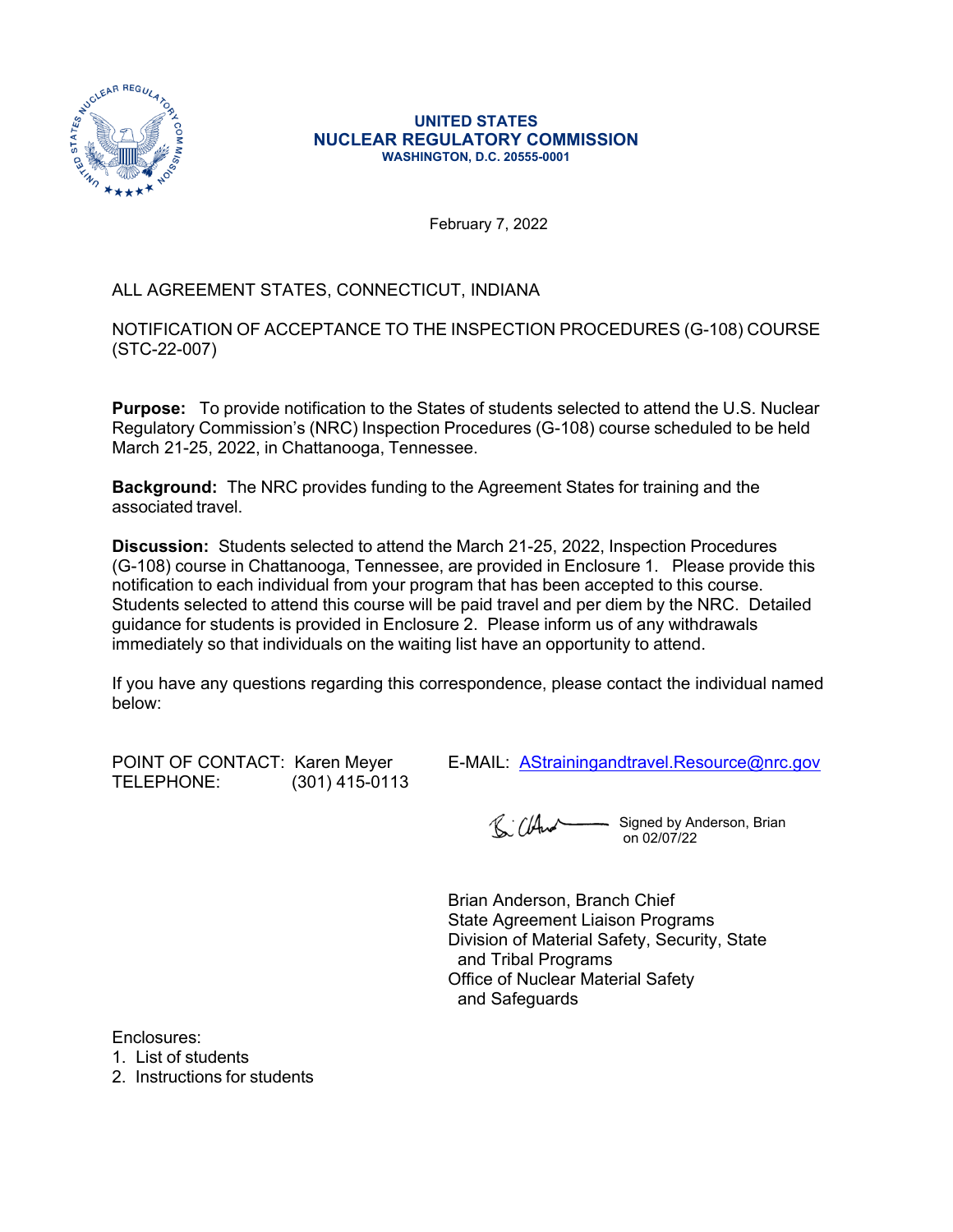#### **INSPECTION PROCEDURES (G-108)** March 21-25, 2022 Chattanooga, TN

| <b>PARTICIPANT</b>                     | <b>STATE</b>                      |  |  |
|----------------------------------------|-----------------------------------|--|--|
| Thomas McCarthy                        | <b>ARIZONA</b>                    |  |  |
| Frank Spinardi                         | <b>CALIFORNIA</b>                 |  |  |
| Will Hageman                           | <b>COLORADO</b>                   |  |  |
| <b>Ruby Cupid</b><br>Yevgeniya Shpiner | <b>FLORIDA</b>                    |  |  |
| <b>Chris Christensen</b>               | <b>IOWA</b>                       |  |  |
| Amber Schmidt                          | <b>KANSAS</b>                     |  |  |
| Caleb Delaune                          | <b>LOUISIANA</b>                  |  |  |
| Solan Yadata                           | <b>MARYLAND</b>                   |  |  |
| Michael Gries                          | <b>NEBRASKA</b>                   |  |  |
| <b>Brittany Goeman</b>                 | <b>NEW JERSEY</b>                 |  |  |
| <b>Sam Oberlies</b>                    | NEVADA                            |  |  |
| Kevin Himmelwright                     | <b>PENNSYLVANIA</b>               |  |  |
| <b>Brandon Johnson</b>                 | <b>SOUTH CAROLINA (Materials)</b> |  |  |
| Caitlynn Couch                         | <b>TENNESSEE</b>                  |  |  |
| Jasmin Hernandez                       | <b>WASHINGTON</b>                 |  |  |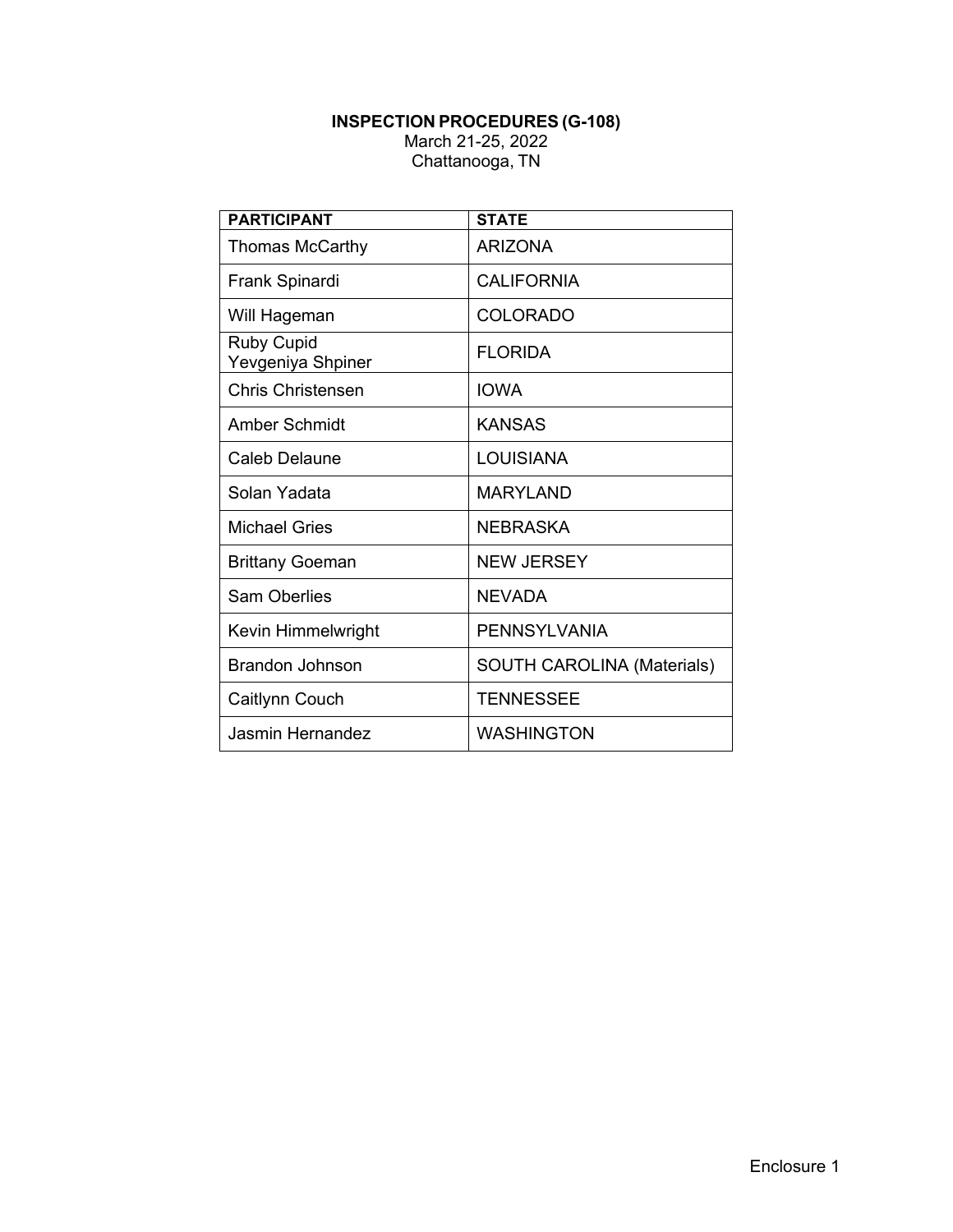### **INSTRUCTIONS TO STUDENTS**

**ACCEPTANCE:** Individuals listed in Enclosure 1 have been accepted for participation in the Inspection Procedures (G-108) course. This course is scheduled to be presented March 21-25, 2022 at the U.S. Nuclear Regulatory Commission (NRC) Technical Training Center (TTC). The TTC is located at 5746 Marlin Road, Suite 200, Osborne Office Center (near Eastgate Shopping Center) Chattanooga, Tennessee 37411-5677. The facility's telephone number is (423) 855-6500.

**COURSE:** Please see our web site, <http://scp.nrc.gov/training.html>for the Tentative Course Schedule and note that the course begins at 8:00 a.m. EDT on Monday, March 21st, and ends at 1:00 p.m. EDT on Friday, March 25th.

**LODGING AND TRAVEL:** Please plan to arrive on Sunday, March 20th, and depart on Friday, March 25th. Please plan to attend the course through the stated end time of 1:00 p.m. If there are no flights available that would allow you to arrive home before midnight on Friday, March 25th, you may elect to depart early on Saturday, March 26th. In this event, NRC will provide reimbursement for hotel on Friday night and per diem on Saturday, March 25th. Students must make their own lodging and travel arrangements. If traveling by air, please contact El Sol Travel at (844) 244-6694 for airline reservations and indicate that the travel is "Invitational" for the NRC. Please select a fully refundable government fare if one is available, and make sure that El Sol Travel correctly direct billed to the NRC. If the need arises and you must make a change and/or cancel, contact Karen Meyer at (301) 415-0113 at least 2 weeks prior to the course.

Please complete the Travel Application Form which will be provided to you and submit to [AStrainingandtravel.Resource@nrc.gov](mailto:AStrainingandtravel.Resource@nrc.gov), at your earliest opportunity, but no later than, Friday, March 4th. Individuals should request the Federal government rate at the hotels. The per diem for Chattanooga, Tennessee is \$109 for hotel and \$64 for meals and incidentals. The first and last day of travel is calculated at 75 percent. Students are responsible for their own transportation between the hotel and the training center. If you are authorized to drive, the Federal mileage reimbursement is .585 cents per mile. Rental cars are **not** authorized for reimbursement.

In addition, you will need complete the attached voucher for reimbursement upon return from travel by April 8th. Review the itemized list for accuracy, including hotel, hotel tax and any additional authorized expenses. Then print, sign, scan, and e-mail back to me as one document with your hotel, flight receipt, and any other receipts over \$75.

Further instructions, including course schedule, will be provided via email to selected students.

Specific questions about the course can be sent directly to the NRC's Course Manager, Carmen Dykes [\(carmen.dykes@nrc.gov\)](mailto:carmen.dykes@nrc.gov).